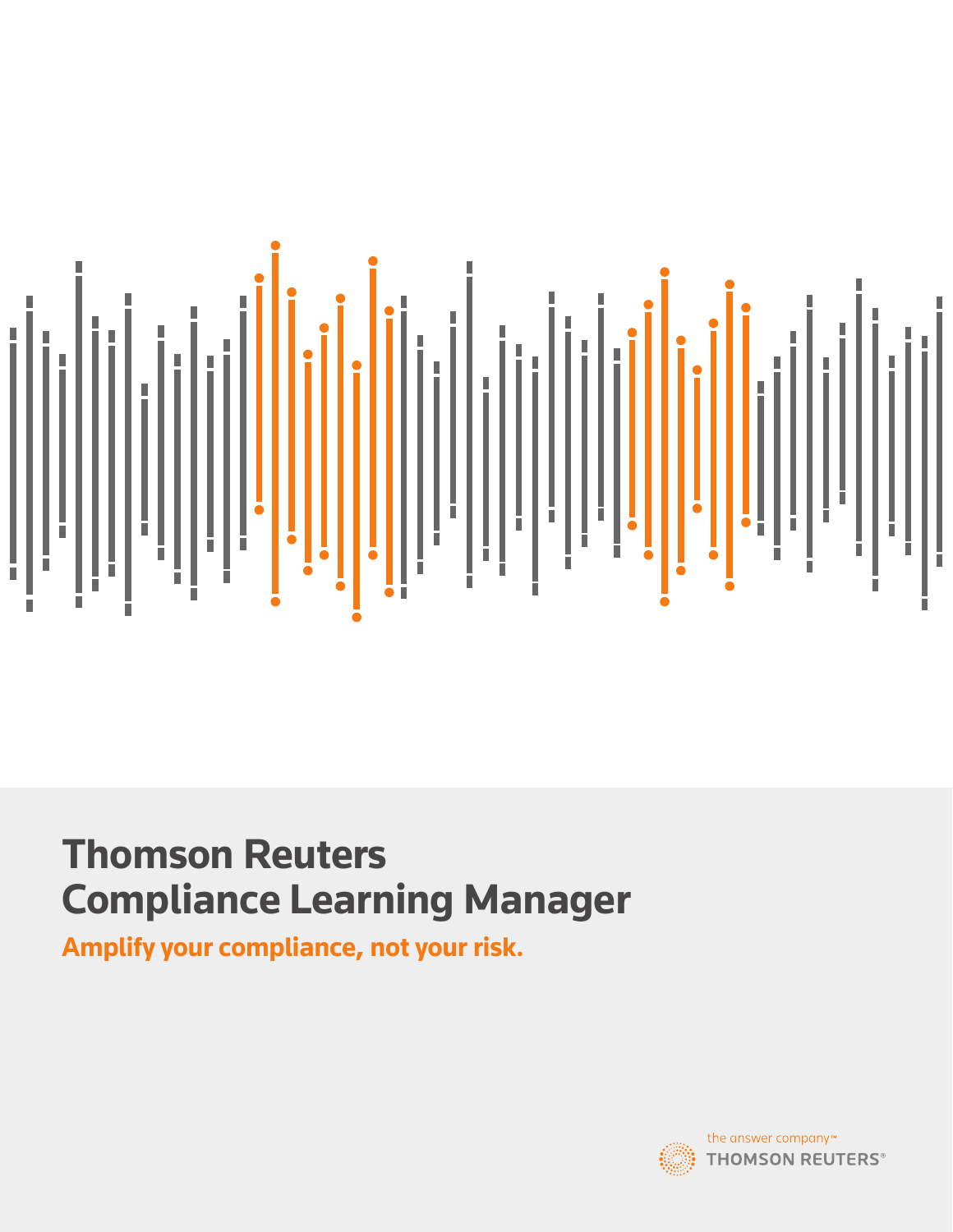## **Educate your employees, change behavior and manage your risk.**

Our Thomson Reuters Compliance Learning Manager provides a flexible and easy-to-use solution for organizations to support employee training and compliance obligations. The upgraded technology utilizes the market-leading Docebo Learning Management System (LMS) which we, Thomson Reuters, use to educate our own workforce.

Our Compliance Learning Manager provides key features to support course effectiveness and knowledge retention. These features ensure high course completion rates, reports on completion metrics and highlight areas for further training and development, bringing your entire compliance training process together in one solution.

Thomson Reuters Compliance Learning Manager supports both Thomson Reuters Compliance Learning courses and also third-party SCORM courses and can be used as an enterprise-wide solution or to support individual projects or departments.

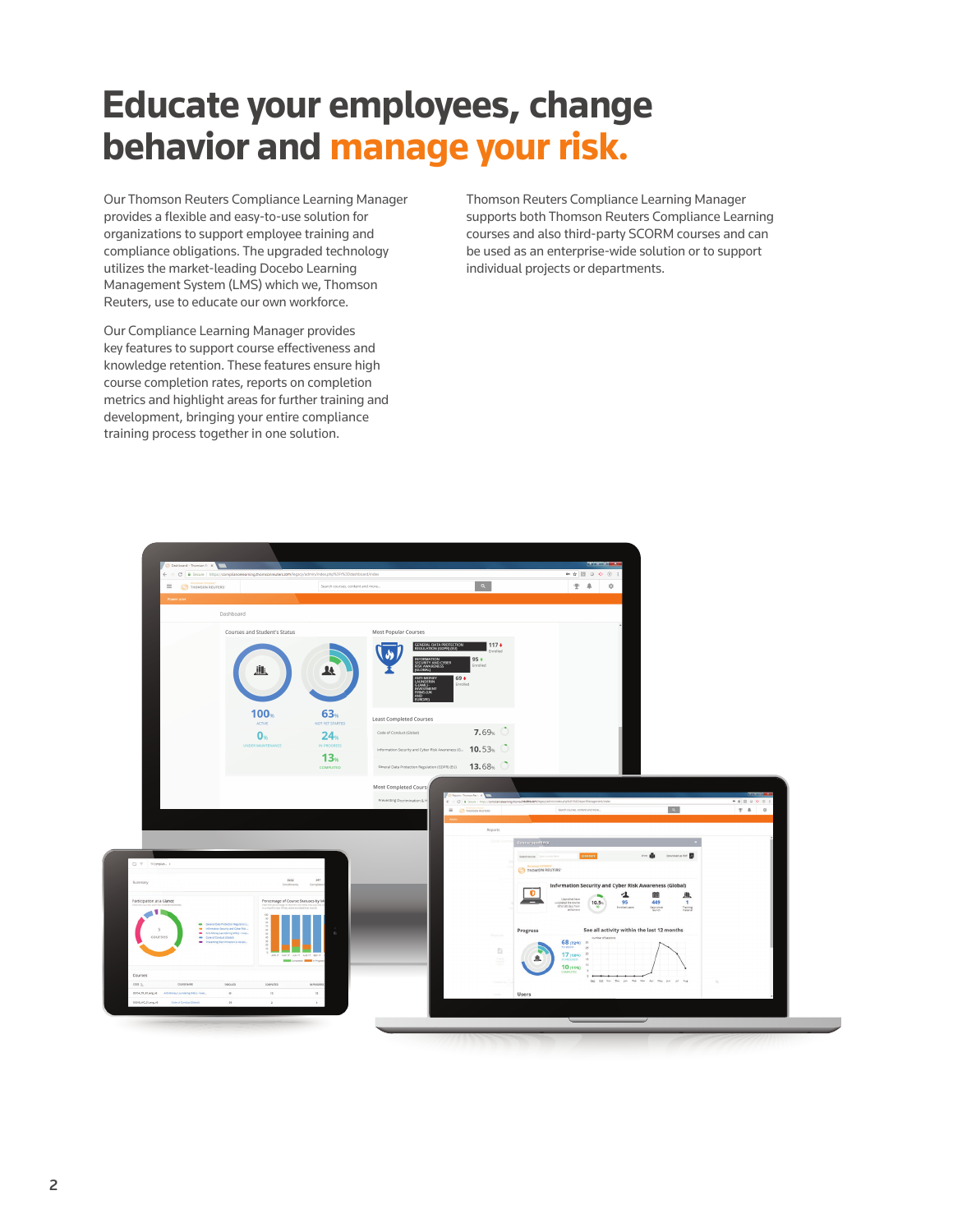# **Amplify your compliance, not your risk.**

Our Compliance Learning Manager is designed first and foremost to help you increase learning engagement for better training outcomes that improve your organization's performance. You also receive superior tracking, reporting and audit-with-automation capabilities to save time and ensure you are strengthening compliance while reducing risk.

#### How key features help safeguard compliance

## **AUDIT-READY, CONFIGURABLE REPORTING**

Track and report on each employee's progression through courses and assessments to prove compliance. Schedule reports to run daily, weekly and monthly, and go to selected users. Run standard reports or create custom reports for your specific requirements in Microsoft® Excel® or HTML formats.



#### **GRAPHICAL DASHBOARD**

View complex reporting data by individual course level, department or other criteria. Download PDF reports at the user and course level for easy tracking and performance monitoring.



#### **RECURRING REMINDER EMAILS**

Encourage completion rates via automated emails that can include multiple course reminders and be sent daily, weekly or monthly.

## **MANAGE USERS AND GROUPS**

Create user groups to assign a course to an entire group, and make changes/additions via a batch CSV uploader – saving time and resources.



#### **GLOBAL LANGUAGE SUPPORT**

Let your users select their language from their profiles, with more than 20 languages available.

#### **ENTERPRISE SCALABILITY**

Improve compliance skills with the scalability you need across your enterprise from one to more than 100,000 users.

## **COURSE TRAINING ENHANCEMENTS**

Set up courses to include training materials such as introductory documentation, corporate and internal policies, and assignments.



#### **SIMPLIFIED LEARNING PLANS**

Combine courses into extended learning plans. Apply pre- and post-chaser emails to ensure completion.



#### **COURSE COMPLETION CERTIFICATES**

Increase completion rates with the ability to issue certificates that you can customize for individual courses.



#### **INTERNAL COMMUNICATION NEWSLETTER**

Enhance the learning experience with built-in messaging that lets you associate comments, forums and blogs with specific courses.



#### **GLOBAL SUPPORT**

Receive operational and technical support from a global team of experienced professionals.

#### Customize your solution to fit your needs

While our out-of-the-box solution has everything you need to implement your training program quickly and effectively, you can add the following features to further enhance your LMS. Please speak to your representative for more details.



#### **CUSTOMIZED LMS PORTAL INTERFACE DESIGN**

Let us design a custom interface to complement your culture and brand, incorporate your logo and color scheme, and change the homepage look and feel.



Let us implement a single sign-on so users gain immediate access after they've logged into your network, saving time and streamlining your user experience.



Let us help you configure automatic additions, removals and updates of your learners directly from your HRIS system.



Assign courses automatically to users who fit specific criteria.